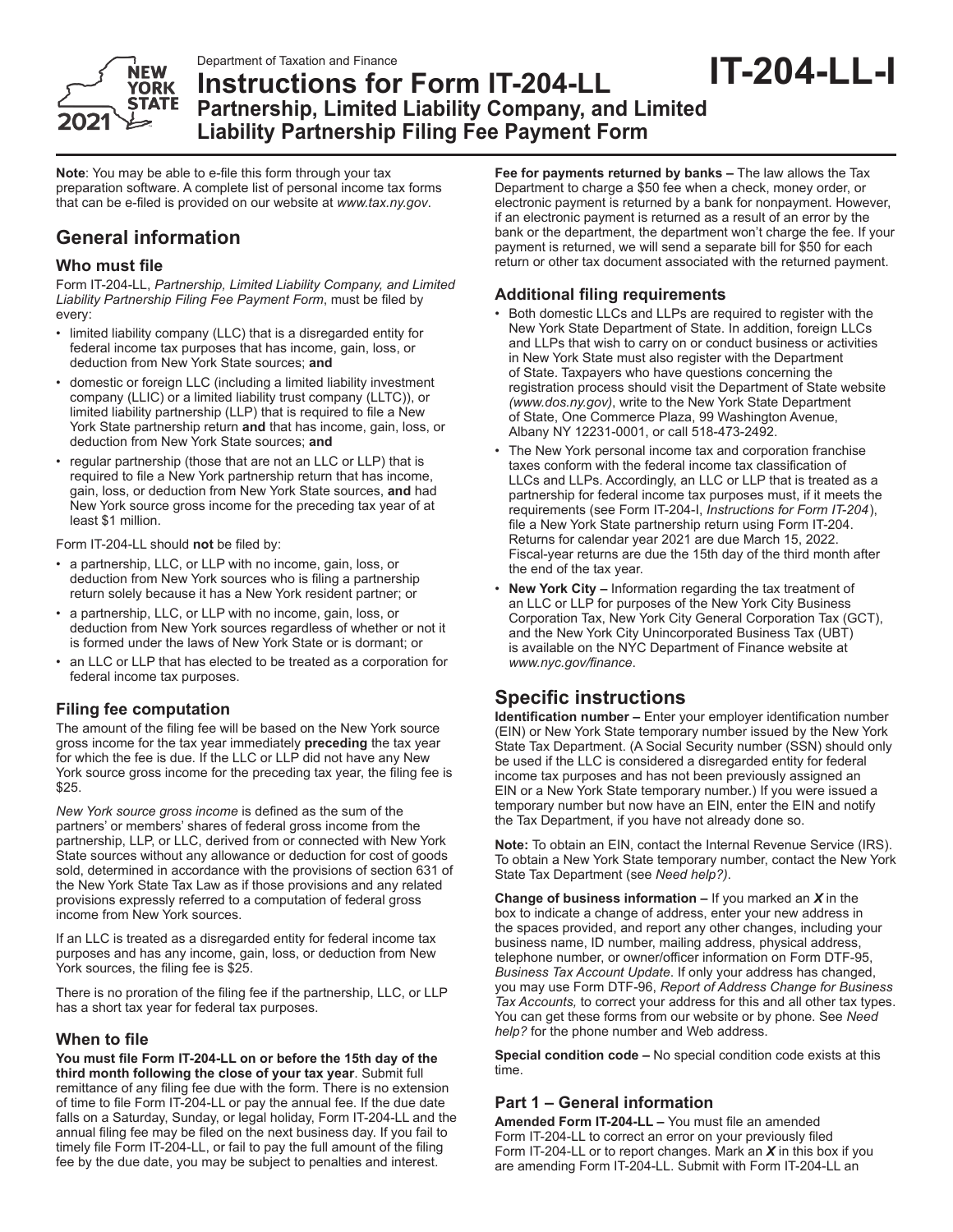#### **Page 2** of 3 **IT-204-LL-I** (2021)

explanation of the error or changes. If you receive an assessment from the Tax Department, do not file an amended form to protest the assessment. Follow the instructions you received with the assessment.

**Refund –** Mark an *X* in this box to request a refund of any overpayment resulting from your amended Form IT-204-LL. You must submit a written request. You must file refund requests within three years from the date you filed your form, or two years from the date you paid the fee, whichever is later.

**Final Form IT-204-LL –** Mark an *X* in this box if this is your final Form IT-204-LL. If the LLC or LLP is registered with the Department of State, contact them at 518-473-2492 to terminate the registration.

**Line 1 –** Income from New York State sources includes:

- 1) income attributable to the ownership of any interest in real property located in New York State (including all or a portion of the gain or loss from the sale or exchange of an interest in an entity if the entity owns real property in New York State, or owns shares of stock in a cooperative housing corporation where the cooperative units relating to the shares are located in New York, provided that the sum of the fair market values of such real property, cooperative shares, and related cooperative units equals or exceeds 50% of the fair market value of the assets the entity has owned for at least two years as of the date of the sale or exchange; for additional information, see TSB-M-18(1)I, *Definition of New York Source Income of a Nonresident Individual Expanded)*; or tangible personal property located in New York State;
- 2) income attributable to the ownership of any interest in intangible personal property to the extent that it is used in a business, trade, profession, or occupation carried on in New York State;
- 3) income attributable to a business, trade, profession, or occupation carried on in New York State;
- 4) any gain from the sale, transfer, or other disposition of shares of stock in a cooperative housing corporation in connection with the grant or transfer of a proprietary leasehold, when the real property comprising the units of such cooperative housing corporation is located in New York State, whether or not connected with a business; **and**
- 5) any gain recognized by you for federal income tax purposes from the sale or transfer of a partnership interest, where the sale or transfer:
	- is subject to the provisions of Internal Revenue Code (IRC) section 1060, and
	- occurred on or after April 10, 2017.

The amount of the gain to be included in New York source income is determined in a manner consistent with the applicable methods and rules for allocation under Article 22 in the year that the assets were sold or transferred (for additional information, see TSB-M-18(2)I, *Nonresident Partner's Treatment of Gain or Loss on Certain Sales or Transfers of a Partnership or Membership Interest)*.

A partnership carries on a business, trade, profession, or occupation within New York State if (1) it maintains or operates an office, shop, store, warehouse, factory, agency, or other place in New York State where its affairs are systematically and regularly carried on, or (2) it performs a series of acts or transactions in New York State with regularity and continuity for livelihood or profit, as distinguished from isolated or incidental transactions.

**Note:** A partnership, LLC, or LLP that has a net loss derived from New York sources during the tax year must still mark an *X* in the *Yes* box.

**Part 2 – Partnerships, and LLCs and LLPs treated as partnerships for federal income tax purposes LLCs that are disregarded entities for federal income tax purposes:** Skip Part 2 and continue with Part 3.

**Line 4 –** Use the worksheet on page 3 to compute your modified federal and New York source gross income for tax year 2020.

Enter in column A of the worksheet the amounts for lines 1 through 13 from applicable federal schedules as instructed.

Enter in column B of the worksheet the portion of column A (if any) that relates to New York sources.

**Tiered partnerships:** Do not include on lines 1 through 13 of  $\sum$  the worksheet income from any partnership in which you are a partner. The partnership should provide you with an amount to enter on line 14 of the worksheet.

If you did not have any New York source gross income for tax year 2020, enter *0* on line 4.

#### **Line 5 – NYS filing fee**

**LLC and LLP –** From the table below, find the amount of the New York source gross income reported on line 4 and enter the corresponding amount of the NYS filing fee on line 5. If you entered *0* on line 4, enter *25* on line 5.

| LLC and LLP filing fee table —                                    |                                                 |                                                   |  |  |  |  |
|-------------------------------------------------------------------|-------------------------------------------------|---------------------------------------------------|--|--|--|--|
|                                                                   |                                                 |                                                   |  |  |  |  |
| If the New York source<br>gross income on<br>line 4 is more than: | but not<br>more than:                           | <b>LLC/LLP</b><br>enter on<br>line 5:             |  |  |  |  |
| \$<br>250,000<br>$500.000$                                        | $100.000$<br>250,000<br>$500.000$<br>25,000,000 | 25<br>50<br>175<br>500<br>1.500<br>3,000<br>4.500 |  |  |  |  |

**Regular partnership –** From the table below, find the amount of the New York source gross income reported on line 4 and enter the corresponding amount of the NYS filing fee on line 5. If the amount entered on line 4 is less than \$1,000,000, or the partnership had no New York source gross income, no New York State filing fee is due. **Do not** file this form.

| Regular partnership filing fee table                              |                       |                                               |  |  |  |
|-------------------------------------------------------------------|-----------------------|-----------------------------------------------|--|--|--|
| If the New York source<br>gross income on<br>line 4 is:           |                       | Regular<br>partnership<br>enter on<br>line 5: |  |  |  |
|                                                                   |                       | 500                                           |  |  |  |
| If the New York source<br>gross income on<br>line 4 is more than: | but not<br>more than: | enter on<br>line 5:                           |  |  |  |
|                                                                   |                       | 1,500<br>3,000<br>4.500                       |  |  |  |